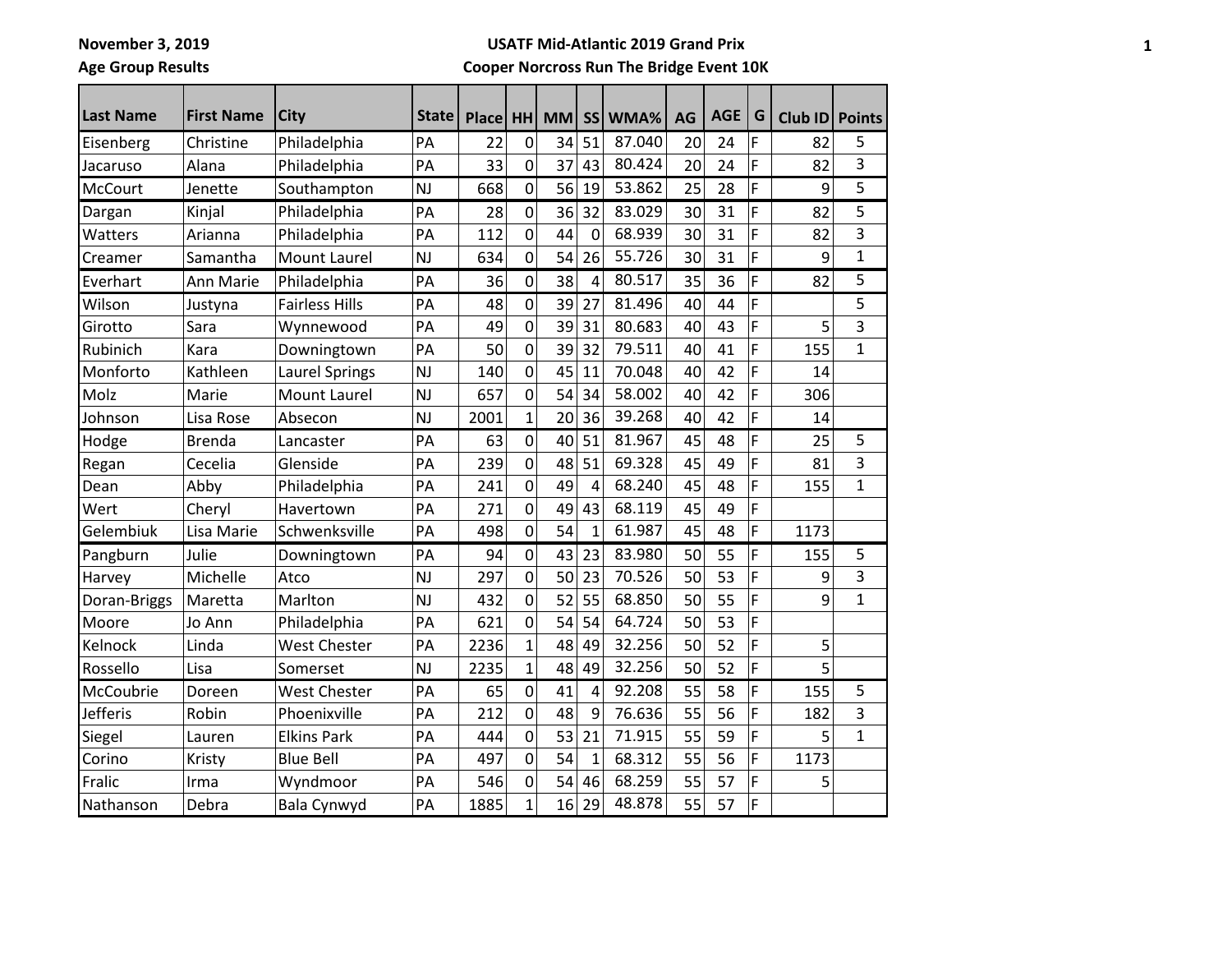# **Age Group Results**

### **USATF Mid-Atlantic 2019 Grand Prix**

| <b>Feole Driscoll</b> | Carol          | Chadds Ford        | PA        | 201  | 0        | 47  | 44 | 82.577 | 60 | 61 | F | 25   | 5 |
|-----------------------|----------------|--------------------|-----------|------|----------|-----|----|--------|----|----|---|------|---|
| <b>McGrath</b>        | Kyra           | Bala Cynwyd        | PA        | 408  | 0        | 52  | 24 | 79.580 | 60 | 65 | F | 81   | 3 |
| <b>Hellman</b>        | Joanna         | Medford Lakes      | <b>NJ</b> | 611  | 0        | 55  | 11 | 73.452 | 60 | 63 | F | 9    |   |
| <b>Hill</b>           | Shelley        | West Deptford      | <b>NJ</b> | 706  | 0        | 56  | 50 | 72.317 | 60 | 64 | F | 9    |   |
| Wolf                  | Ann            | Marlton            | <b>NJ</b> | 1038 |          | 1   | 31 | 65.890 | 60 | 63 | F | 9    |   |
| Gurka                 | Mary Ann       | <b>Berlin</b>      | <b>NJ</b> | 459  | $\Omega$ | 53  | 32 | 79.016 | 65 | 66 | F | 9    | 5 |
| Lizzio                | Jean           | <b>Berlin</b>      | <b>NJ</b> | 808  | 0        | 58  | 37 | 73.244 | 65 | 67 | F | 9    | 3 |
| Brynko                | <b>Barbara</b> | Marlton            | <b>NJ</b> | 1358 |          | 5   | 16 | 63.892 | 65 | 65 | F | 9    |   |
| <b>McManus</b>        | Diane          | <b>Upper Darby</b> | PA        | 2226 | 1        | 42  | 57 | 42.334 | 65 | 68 | F | 81   |   |
| Hampton               | Joy            | Mullica hill       | NJ        | 891  | 0        | 59  | 32 | 79.171 | 70 | 73 | F |      | 5 |
| Olmstead              | <b>Betty</b>   | Wilmington         | <b>DE</b> | 2186 | 1        | 31  | 3  | 51.766 | 70 | 73 |   | 25   | 3 |
| Hoey                  | Margaret       | Oxford             | <b>PA</b> | 1825 |          | 141 | 24 | 70.273 | 75 | 79 | F | 1143 | 5 |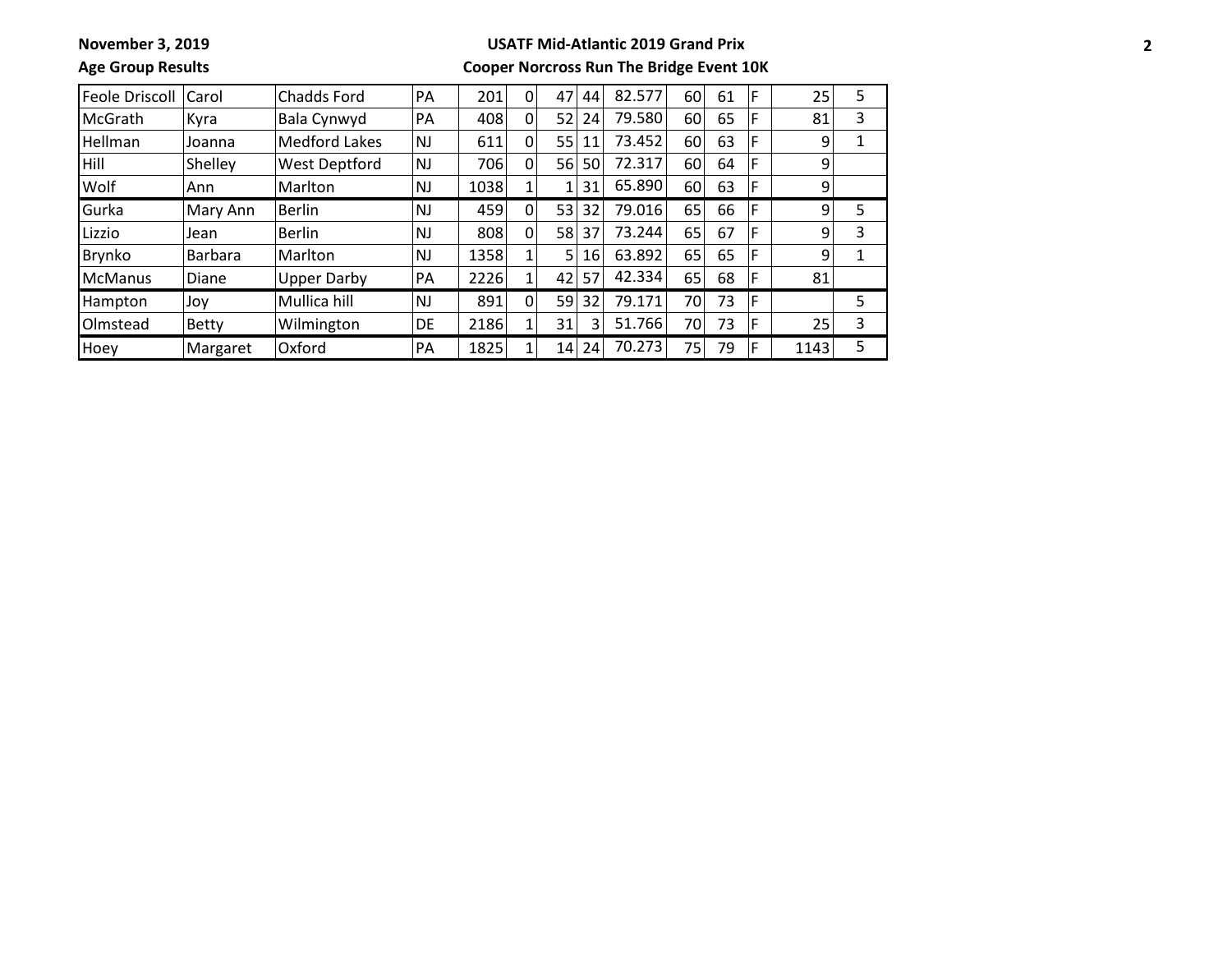**Age Group Results**

#### **USATF Mid-Atlantic 2019 Grand Prix**

| <b>Last Name</b> | <b>First Name</b> | <b>City</b>            | <b>State</b> | <b>Place</b> | <b>HH</b>      | <b>MM</b> | <b>SS</b>      | WMA%   | AG | <b>AGE</b> | G | Club ID | <b>Points</b> |
|------------------|-------------------|------------------------|--------------|--------------|----------------|-----------|----------------|--------|----|------------|---|---------|---------------|
| Gearinger        | Dylan             | Philadelphia           | PA           | 3            | 0              | 30        | 16             | 88.271 | 20 | 22         | M | 82      | 5             |
| Morgan           | Gregory           | Philadelphia           | PA           | 5            | 0              | 30        | 26             | 87.788 | 20 | 22         | M | 82      | 3             |
| Choi             | David             | Lansdowne              | PA           | 18           | 0              | 33        | 30             | 79.751 | 20 | 24         | M | 82      | $\mathbf{1}$  |
| Kane             | Matt              | Philadelphia           | PA           | 9            | $\mathbf 0$    | 31        | 57             | 83.620 | 25 | 29         | M | 82      | 5             |
| Predhome         | Alex              | Philadelphia           | PA           | 13           | 0              | 32        | 42             | 81.702 | 25 | 25         | M | 82      | 3             |
| Giacomoni        | Anthony           | Phoenixville           | PA           | 39           | 0              | 38        | 43             | 69.436 | 30 | 34         | M | 5       | 5             |
| Waniak           | Stephen           | <b>Mount Laurel</b>    | <b>NJ</b>    | 88           | 0              | 41        | 24             | 64.654 | 30 | 32         | M | 9       | 3             |
| Naimoli          | Christopher       | Philadelphia           | PA           | 20           | $\mathbf 0$    | 33        | 55             | 81.720 | 35 | 40         | M | 28      | 5             |
| <b>Butler</b>    | <b>Brock</b>      | <b>Chester Springs</b> | PA           | 10           | $\mathbf 0$    | 32        | 19             | 87.107 | 40 | 42         | M | 81      | 5             |
| Scholl           | David             | Jenkintown             | PА           | 23           | 0              | 35        | 7              | 81.443 | 40 | 44         | M | 81      | 3             |
| Hessels          | Andre             | Wayne                  | PA           | 44           | 0              | 39        | 17             | 72.804 | 40 | 44         | M | 182     | 1             |
| Cardoso          | Marco             | Sayreville             | <b>NJ</b>    | 26           | $\pmb{0}$      | 36        | $\mathbf{1}$   | 81.351 | 45 | 47         | M | 14      | 5             |
| Cutrona          | Matthew           | Wilmington             | DE           | 34           | 0              | 37        | 46             | 78.861 | 45 | 49         | M | 25      | 3             |
| <b>Britton</b>   | Christopher       | Penns Grove            | <b>NJ</b>    | 208          | 0              | 48        | 9              | 60.367 | 45 | 46         | M | 14      | $\mathbf{1}$  |
| Gualano          | Stephen           | Easton                 | PA           | 384          | 0              | 52        | 1              | 57.257 | 45 | 49         | M | 5       |               |
| Mann             | Charles           | Cherry Hill            | <b>NJ</b>    | 893          | 0              | 59        | 37             | 49.958 | 45 | 49         | M | 14      |               |
| Johnson          | Jemal             | Phila                  | PA           | 1498         | $\overline{1}$ | 6         | 48             | 44.985 | 45 | 50         | M |         |               |
| Harte            | Tim               | Coatesville            | PA           | 27           | $\mathbf 0$    | 36        | $\mathbf{1}$   | 84.128 | 50 | 51         | M | 81      | 5             |
| Lombardi         | James             | Oreland                | PA           | 394          | 0              | 52        | $\overline{7}$ | 59.130 | 50 | 53         | M | 1173    | 3             |
| Hamilton         | <b>Brandon</b>    | Haddon Township        | <b>NJ</b>    | 1932         | $\mathbf{1}$   | 18        | 10             | 38.763 | 50 | 51         | M | 14      | $\mathbf{1}$  |
| Sery             | Jim               | Clarksboro             | <b>NJ</b>    | 31           | $\mathbf 0$    | 37        | 12             | 86.559 | 55 | 58         | M | 14      | 5             |
| Cauller          | Gregory           | York                   | PA           | 56           | 0              | 40        | $\overline{2}$ | 81.932 | 55 | 60         | M | 25      | 3             |
| Wiechecki        | David             | Wilmington             | DE           | 46           | 0              | 39        | 26             | 80.938 | 55 | 57         | M | 25      | $\mathbf{1}$  |
| Mazo             | Daniel            | Bala Cynwyd            | PA           | 45           | 0              | 39        | 21             | 80.390 | 55 | 56         | M | 81      |               |
| Hranilovich      | Stephen           | Phoenixville           | PA           | 87           | 0              | 42        | 52             | 73.795 | 55 | 56         | M | 5       |               |
| Fillippo         | <b>Brian</b>      | Phoenixville           | PA           | 128          | 0              | 44        | 36             | 72.870 | 55 | 59         | M | 182     |               |
| Bizal            | Michael           | Exton                  | PA           | 135          | 0              | 44        | 57             | 72.303 | 55 | 59         | M | 182     |               |
| Hesketh          | Robert            | Sicklerville           | <b>NJ</b>    | 136          | 0              | 45        | $\mathbf{1}$   | 72.195 | 55 | 59         | M | 14      |               |
| Dombrosky        | Craig             | <b>Berlin</b>          | <b>NJ</b>    | 185          | 0              | 47        | $\overline{2}$ | 69.738 | 55 | 60         | M | 9       |               |
| Estrada          | Alex              | <b>Mount Laurel</b>    | <b>NJ</b>    | 869          | 0              | 58        | 32             | 54.527 | 55 | 57         | M | 9       |               |
| Agliano          | Stephen           | Marlton                | <b>NJ</b>    | 924          | 0              | 59        | 49             | 52.884 | 55 | 56         | M | 9       |               |
| Isaac            | Paul              | Folcroft               | PA           | 1299         | $\mathbf 1$    | 3         | 54             | 49.504 | 55 | 56         | M | 5       |               |